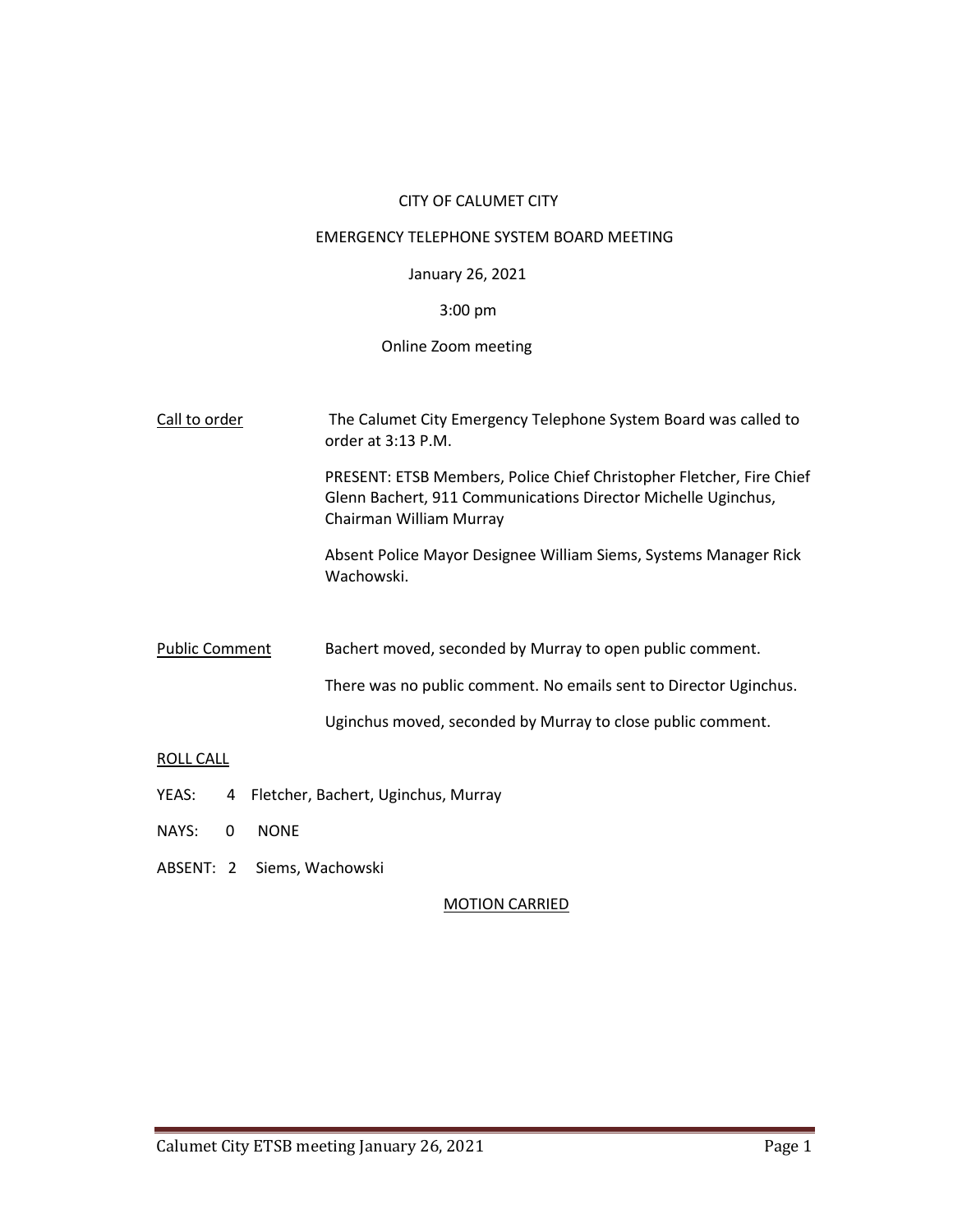# Approved Minutes Bachert moved, seconded by Fletcher, to approve minutes of 12/4/2020.

## ROLL CALL

- YEAS: 4 Fletcher, Bachert, Uginchus, Murray
- NAYS: 0 NONE
- ABSENT: 2 Siems, Wachowski

### MOTION CARRIED

### Old Business

Via renewal for Maintenance contract on Spillman server.

This was approved to make payment at last meeting as long an corrections were made to contract. Those corrections were made.

### New Business

Miner Maintenance contract renewal 751-01 (\$1,526.00)

Uginchus advised this was for the radios, and positions in the dispatch room. Uginchus advised this is a one year contract. Rudder asked why there was a difference in the amount. Uginchus advised that the Eventide logger was removed from the contract.

Motion by Murray, seconded by Bachert

## ROLL CALL

- YEAS: 4 Fletcher, Bachert, Uginchus, Murray
- NAYS: 0 NONE
- ABSENT: 2 Siems, Wachowski

## MOTION CARRIED

ETSB Amazon business account Director to purchase 6 VicTSing Wireless keyboards and mouse combo at \$23.99 each for total of \$143.99 Energizer AAA batteries \$24.98 a WB 3TB my book external hard drive \$89.99 Dymo label printer writer 450 \$66.47 and 5 pack 64 GB USB flash drive \$26.99. for total of \$352.42. Without shipping and tax.

Motion to purchase items not to exceed \$400.00

Motion by Bachert, seconded by Fletcher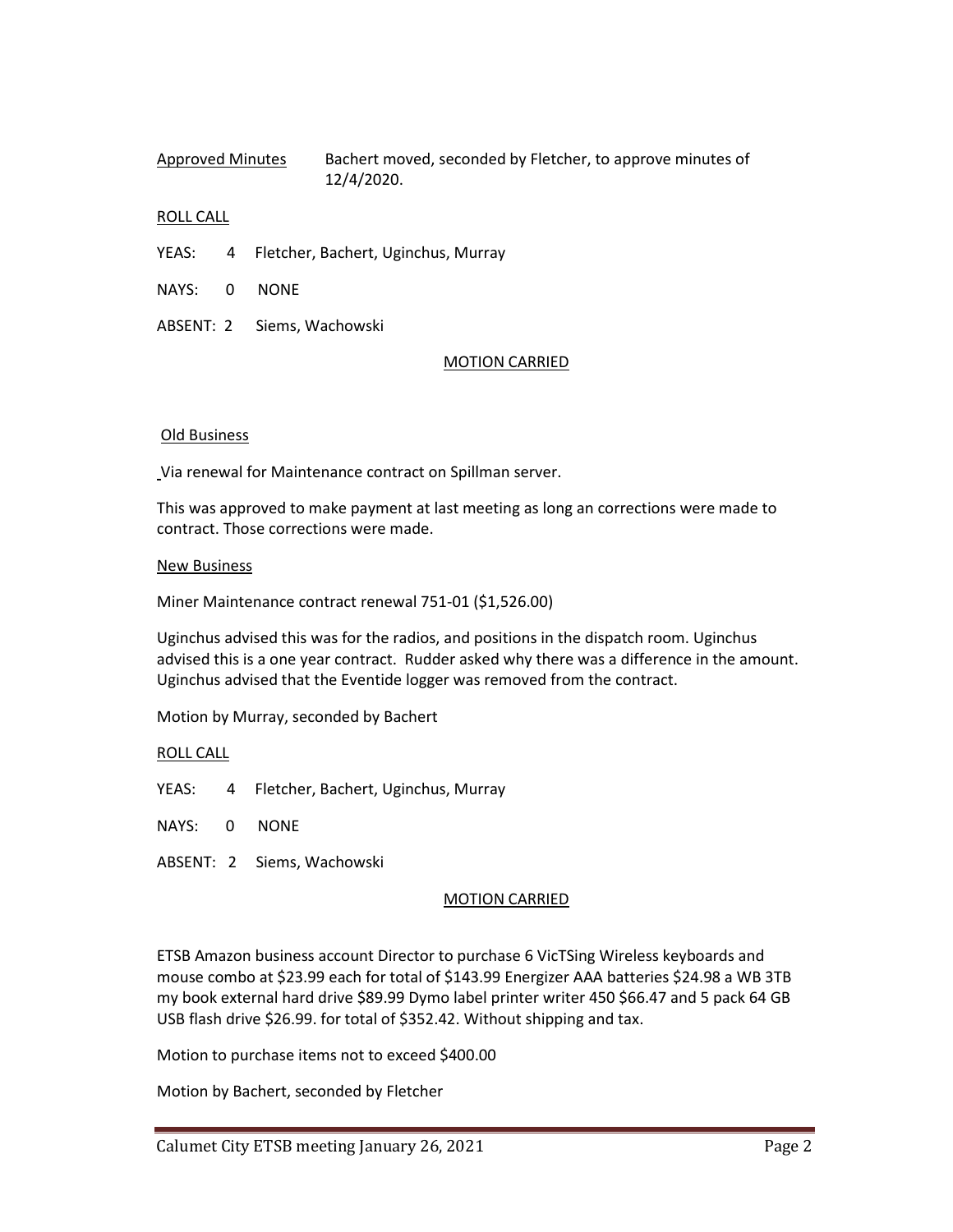### ROLL CALL

YEAS: 4 Fletcher, Bachert, Uginchus, Murray

NAYS: 0 NONE

ABSENT: 2 Siems, Wachowski

### MOTION CARRIED

Miner Electronics purchase of Vesta analytics in amount of \$51,243.00

Vesta analytics Adv. Reporting Module \$5,900.00

Miner Electronics purchase of Eventide Logging recorder \$41,560.00

The Vesta Analytics and Eventide logger were approved by the NG9-1-1 grant to have purchase. We will get the invoice and they will reimburse the ETSB board.

Vesta analytics Adv. Reporting Module was not approve. Director Uginchus would like to purchase. This does the call counts for the 911 center

Motion to purchase Vesta analytics advance reporting module.

Motion by Murray, seconded by Bachert

ROLL CALL

- YEAS: 4 Fletcher, Bachert, Uginchus, Murray
- NAYS: 0 NONE
- ABSENT: 2 Siems, Wachowski

#### MOTION CARRIED

Treasurer's Report Nicole Rudder was present from the Treasurer's office

Rudder advised the 2019 Audit should be completed soon, and once she received the final copy will add to ETSB agenda to review. Rudder advised the bills that were added on later will be on next agenda.

Approve bill listing : \$ 39,318.48

| <b>Miner Electronics</b>     | 12/1/20  | January 2021 contract 751-01 | \$1,556.00 |
|------------------------------|----------|------------------------------|------------|
| <b>Miner Electronics</b>     | 12/1/20  | January 2021 contract 815-00 | \$3,930.76 |
| Language Line                | 12/31/20 | December 2020 services       | \$28.22    |
| <b>Miner Electronics</b>     | 12/16/20 | <b>Replacement Batteries</b> | \$445.98   |
| <b>Miner Electronics</b>     | 12/1/20  | January 2021 contract 878-00 | \$731.74   |
| Apco International 10/26/20  |          | CTO Recert K. Lemon          | \$30.00    |
| Apco Internatiional 10/26/20 |          | CTO Recert O. Ontiveros      | \$30.00    |